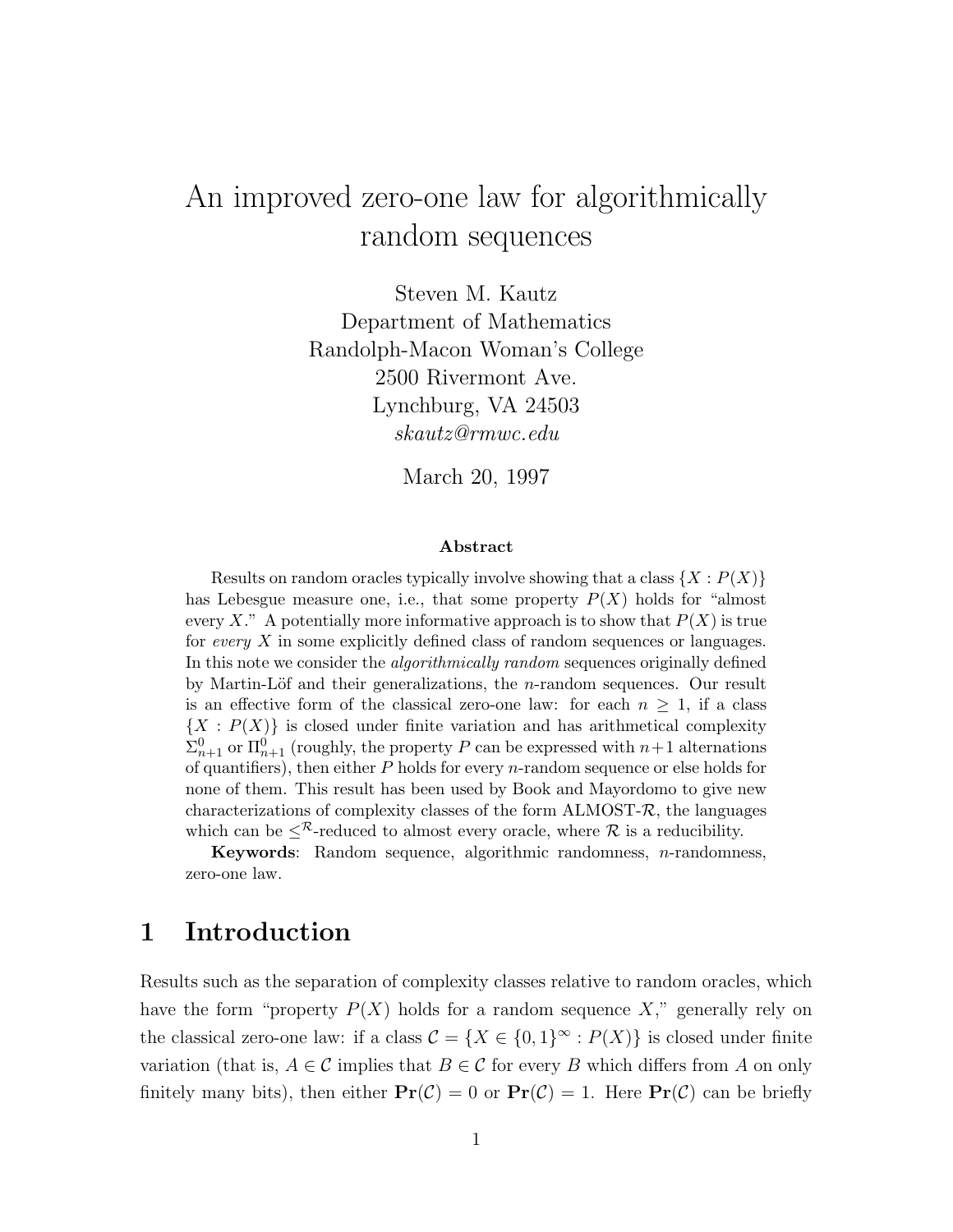defined as the probability that a sequence X is in  $\mathcal C$  when X is generated by successive tosses of a fair coin or, equivalently, as the Lebesgue measure of  $\mathcal{C}$ . Knowing that  $\Pr(\mathcal{C}) = 1$ , i.e., that  $P(X)$  holds for a "random" sequence or language X, assures that sequences satisfying property  $P$  are plentiful but provides no information about any particular X for which  $P(X)$  can be presumed to hold. An alternative is to explicitly define a class of random sequences and then show that  $P(X)$  holds for every X in the class. There are many definitions of randomness, of varying strengths, so in effect one is asking "how much" randomness is required of X to guarantee that  $P(X)$  is true.

In this note we consider algorithmically random sequences, as defined by Martin-Löf  $|15|$ , and their generalizations, the *n*-random sequences. Our result is an effective form of the zero-one law: if C is a  $\Sigma_{n+1}^0$  or  $\Pi_{n+1}^0$  class of sequences which is closed under finite variation, then  $\mathcal C$  either contains every *n*-random sequence or else contains no n-random sequences. (Terminology is defined in the next section.) Roughly, this may be interpreted to mean that a property P which can be described using  $n + 1$ alternations of quantifiers is decided in the same way by every  $n$ -random sequence. As a simple example consider a property such as  $P^A \neq NP^A$ , shown in [2] to hold for almost every A; since the class  $\{A: P^A \neq NP^A\}$  can be described arithmetically in  $\Pi_2^0$  (" $\forall \exists$ ") form, we immediately have  $P^A \neq NP^A$  for every algorithmically random (1-random) A. The zero-one law proved here is an improvement of a weaker form appearing in [10], which required the additional ad hoc condition:

"if 
$$
A \in \mathcal{C}
$$
 and  $\sigma$  is any finite string, then  $\sigma A \in \mathcal{C}$ ." (1)

We briefly mention one application of interest. Book, Lutz, and Wagner [4] show that if R is a *bounded* reducibility, then for any recursive A, the class  $\mathcal{R}^{-1}(A) =$  $\{B : A \leq^{\mathcal{R}} B\}$  is a  $\Sigma_2^0$ -class, i.e., a union of recursively closed sets. (Examples of bounded reducibilities include  $\leq^P_m$  and  $\leq^P_T$ ; see [4] for details.), As in [5], let R be called an *appropriate* reducibility if it is bounded and if  $\mathcal{R}^{-1}(A)$  is closed under finite variation for any A. It follows from the effective zero-one law that for appropriate  $\mathcal{R}$ , if  $\Pr(\mathcal{R}^{-1}(A)) = 1$  then  $\mathcal{R}^{-1}(A)$  contains every algorithmically random sequence. Book [3] then observed that for an appropriate reducibility  $\mathcal{R}$ , the class

ALMOST-
$$
\mathcal{R}
$$
 = { $A$  :  $\mathbf{Pr}(\mathcal{R}^{-1}(A))$  = 1}

can be characterized as exactly the the recursive part of  $\{A : A \leq^R B\}$ , where B is any algorithmically random sequence. Thus, for example, for any algorithmically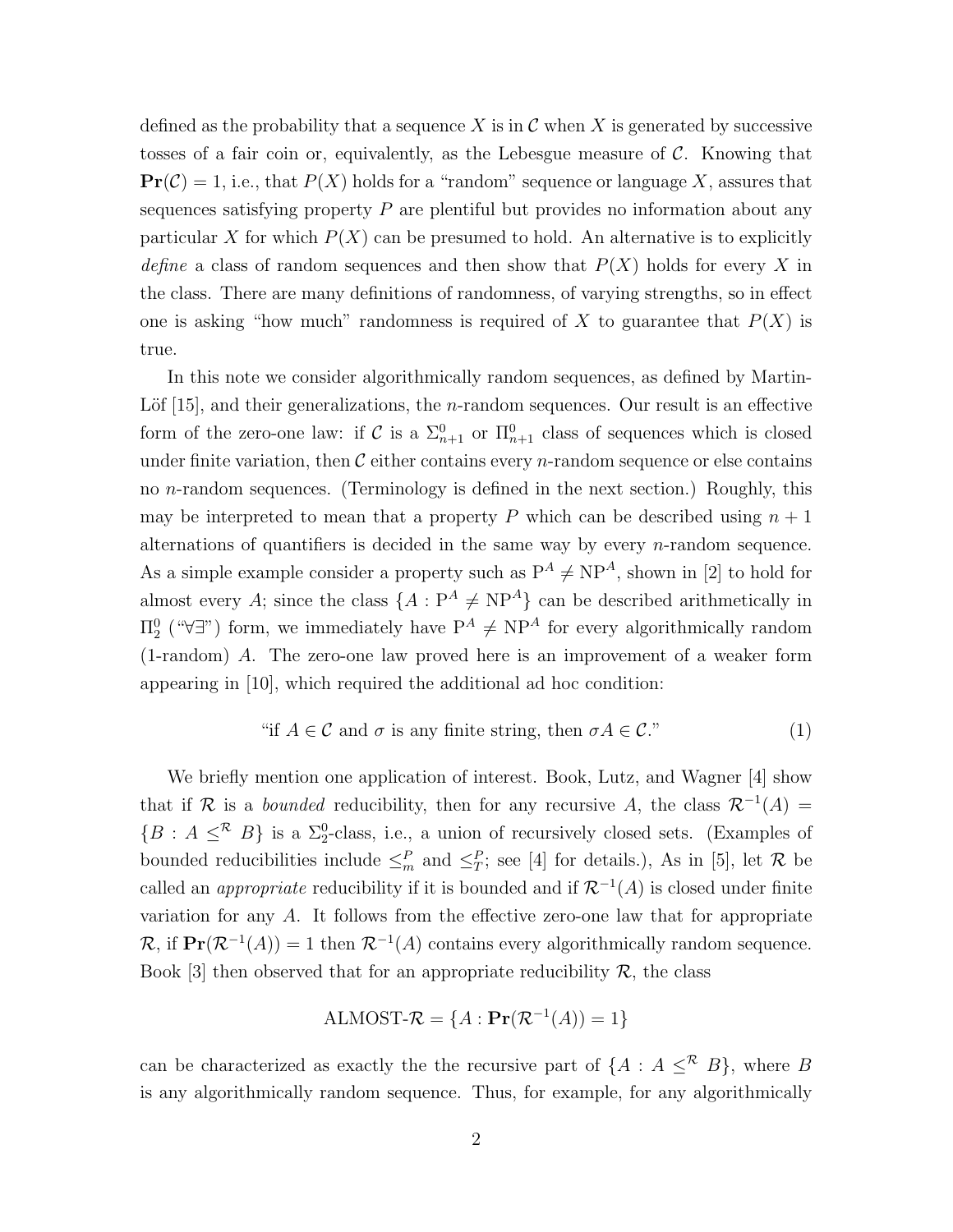random B, the known characterization  $P = ALMOST-P_m$  [1] becomes

$$
P = \{A : A \leq^P_m B \text{ and } A \text{ is recursive }\}
$$

and likewise from [2], BPP is just the recursive part of  $P^B$ . The result in [3] is proved for reducibilities satisfying a more restrictive definition of "appropriateness" requiring that  $\mathcal{C} = \mathcal{R}^{-1}(A)$  must always satisfy condition (1). The present result shows that (1) is unnecesary. Book and Mayordomo [5] use the general form of the zero-one law described in this note to give further characterizations of  $\Lambda$ LMOST- $\mathcal R$  classes in terms of n-randomness.

#### 2 Preliminaries

Let  $\mathbb{N} = \{0, 1, 2, \ldots\}$  denote the natural numbers. Let  $\{0, 1\}^*$  denote the set of finite binary sequences, or *strings*. The concatenation of strings  $\sigma$  and  $\tau$  is denoted  $\sigma\tau$ ,  $|\sigma|$  is the length of  $\sigma$ , and  $\lambda$  is the unique string of length zero. For  $\sigma \in \{0,1\}^*$  and  $j, k \in \mathbb{N}$ with  $0 \leq j \leq k < |\sigma|$ ,  $\sigma[k]$  is the kth bit of  $\sigma$  and  $\sigma[j..k]$  is the string consisting of the jth through kth bits of  $\sigma$  (note the leftmost bit of  $\sigma$  is the 0th). The relation  $\sigma \sqsubseteq \tau$  means that whenever  $\sigma[k]$  is defined,  $\tau[k]$  is defined also and  $\sigma[k] = \tau[k]$ ; we say that  $\sigma$  is an *initial segment* or *prefix* of  $\tau$ , and  $\tau$  is an *extension* of  $\sigma$ . For an infinite sequence  $A \in \{0,1\}^{\infty}$ , the notations  $A[k], A[j..k], A[k..\infty], \sigma A$ , and  $\sigma \sqsubseteq A$  are defined analogously. Strings  $\sigma$  and  $\tau$  are *incompatible*, or *disjoint*, if  $\sigma \not\sqsubseteq \tau$  and  $\tau \not\sqsubseteq \sigma$ . A subset  $A \subseteq \mathbb{N}$  may be identified with its characteristic sequence  $\chi_A \in \{0,1\}^{\infty}$ , defined by  $\chi_A[k] = 1 \Longleftrightarrow k \in A$ , and we consistently equivocate between the two and write A for  $\chi_A$ . For  $A, B \in \{0,1\}^{\infty}$ ,  $A \triangle B$  is the bitwise exclusive-OR of A and B or is equivalently the symmetric difference  $(A-B)\cup (B-A)$  when A and B are interpreted as sets.  $A \subseteq \mathbb{N}$  may be viewed as a subset of  $\{0,1\}^*$ , i.e., a *language*, by fixing a correspondence between  $\{0,1\}^*$  and IN. A class  $S \subseteq \{0,1\}^{\infty}$  is *closed under finite variation* if whenever  $A \in \mathcal{S}$  and  $B \triangle A$  is finite then  $B \in \mathcal{S}$  also. The complement in  $\{0,1\}^{\infty}$  of a class S is denoted  $S^{c}$ .

We assume the reader is familiar with the basic notions of recursive function theory, such as may be found in the early chapters of [16, 18, 20]. Let  $\varphi_e$  denote the partial recursive (p.r.) function with code or index  $e$  and  $W_e$  its domain, the eth recursively enumerable (r.e.) set; likewise  $\varphi_e^A$  is the eth p.r. function relative to  $A \in \{0,1\}^{\infty}$  and  $W_e^A$  the eth r.e. set relative to A. Given  $A \in \{0,1\}^{\infty}$ , the jump of A, denoted A', is the set  $\{x : \varphi_x^A(x) \text{ is defined }\},\$ i.e., the halting set relative to A.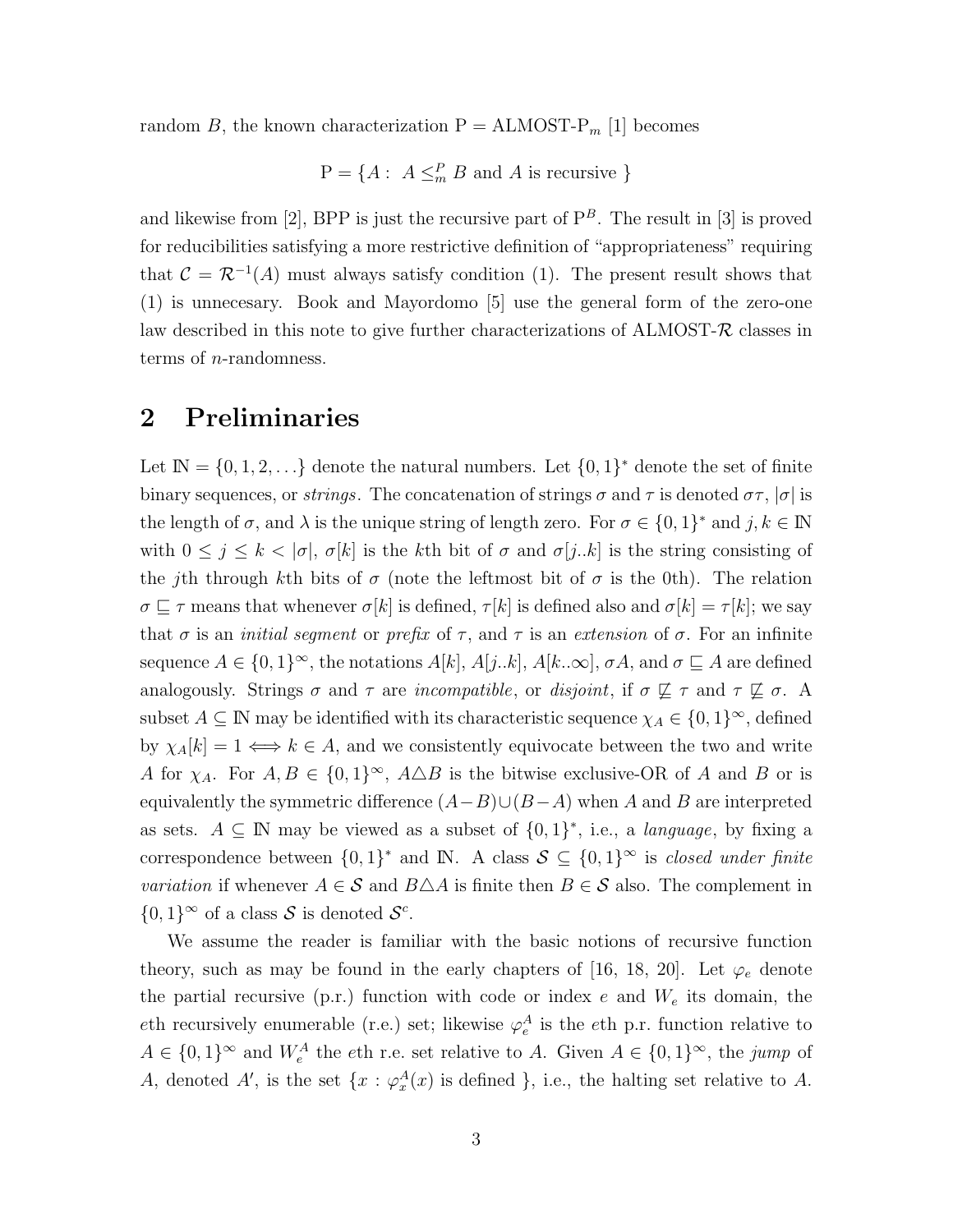$A^{(n)}$  denotes the *n*th iterate of the jump of A, and in particular  $0', 0'', \ldots, 0^{(n)}, \ldots$  are the iterates of the jump of the empty set.  $0'$  is sometimes denoted  $K$ .

A string  $\sigma \in \{0,1\}^*$  defines a subset  $\text{Ext}(\sigma) = \{A \in \{0,1\}^\infty : \sigma \sqsubseteq A\}$  of  $\{0,1\}^\infty$ , called an *interval*; if S is a subset of  $\{0,1\}^*$ ,  $\text{Ext}(S)$  denotes  $\bigcup_{\sigma\in S}\text{Ext}(\sigma)$ . If  $S=W_e$ is an r.e. set of strings, then  $Ext(S)$  is called a  $\Sigma_1^0$ -class; the number e is an *index* of the class. A  $\Sigma_1^0$ -class may be referred to as a *recursively open set*, since it is open in the usual topology on  $\{0,1\}^{\infty}$  in which the intervals  $\{\text{Ext}(\sigma) : \sigma \in \{0,1\}^*\}$  are taken as basic open sets. A  $\Pi_1^0$ -class, or a *recursively closed set*, is the complement of a  $\Sigma_1^0$ class and the same index is associated with it. In general a  $\Pi_n^0$ -class is the complement of a  $\Sigma_n^0$ -class, and a  $\Sigma_{n+1}^0$ -class is of the form  $\bigcup_i \mathcal{T}_i$ , where  $\{\mathcal{T}_i\}$  is a uniform sequence of  $\Pi_n^0$ -classes. Here sequence  $\{\mathcal{T}_i\}$  is called *uniform* or *recursive* to mean that there is a recursive function f such that  $f(i)$  is an index for  $\mathcal{T}_i$ ; an index for the function f may be called an index of the  $\Sigma_{n+1}^0$ -class. Similarly, a  $\Pi_{n+1}^0$ -class is of the form  $\bigcap_i \mathcal{T}_i$ , where  $\{\mathcal{T}_i\}$  is a uniform sequence of  $\Sigma_n^0$ -classes. A class is called *arithmetical* if it is  $\Sigma_n^0$  for some *n*.

It is also convenient to note that arithmetical classes can be defined in terms of quantifier complexity. That is, a class  $\mathcal{C}$  is  $\Sigma_n^0$  if there is a recursive function  $\varphi$ , defined on all inputs for all oracles, such that

$$
\mathcal{C} = \{A : (\exists x_1)(\forall x_2) \dots (Qx_n)[\varphi^A(x_1, \dots, x_n) = 1]\},\
$$

where Q is  $\exists$  or  $\forall$  when n is odd or even, respectively. See [18] or [9] for more detail on the construction of such hierarchies and the equivalence between the two definitions. The definitions of arithmetical classes can all be relativized, e.g., a  $\Sigma_1^C$ -class is of the form  $\text{Ext}(W_e^C)$ , and so on. It can be shown, in particular, that a  $\Sigma_1^{0^{(n-1)}}$  $_1^{\frac{0^{(n-1)}}{n}}$  -class is an open  $\Sigma_n^0$ -class, and a  $\Pi_1^{0^{(n-1)}}$  $_1^{0(n-1)}$ -class is a closed  $\Pi_n^0$ -class.

By a *measure* we simply mean a probability distribution on  $\{0,1\}^{\infty}$ , and for our purposes it is sufficient to consider the uniform distribution, i.e., each bit is equally likely to be a zero or a one, also called Lebesgue measure. The measure of a subset S of  $\{0,1\}^{\infty}$ , denoted  $\Pr(\mathcal{S})$ , can be intuitively interpreted as the probability that a sequence produced by tossing a fair coin is in the set  $S$ ; in particular the measure of an interval Ext( $\sigma$ ), abbreviated  $Pr(\sigma)$ , is just  $2^{-|\sigma|}$ . For S a set of strings, we abbreviate  $\Pr(\text{Ext}(S))$  by  $\Pr(S)$ ; if S is *disjoint*, i.e., all strings in S are pairwise incompatible, then  $Pr(S) = \sum_{\sigma \in S} Pr(\sigma)$ . Standard results of measure theory (see [8]) show that S is measurable (meaning that  $Pr(S)$  is defined) whenever S is a Borel set, i.e., built up from intervals by some finite iteration of countable union and complementation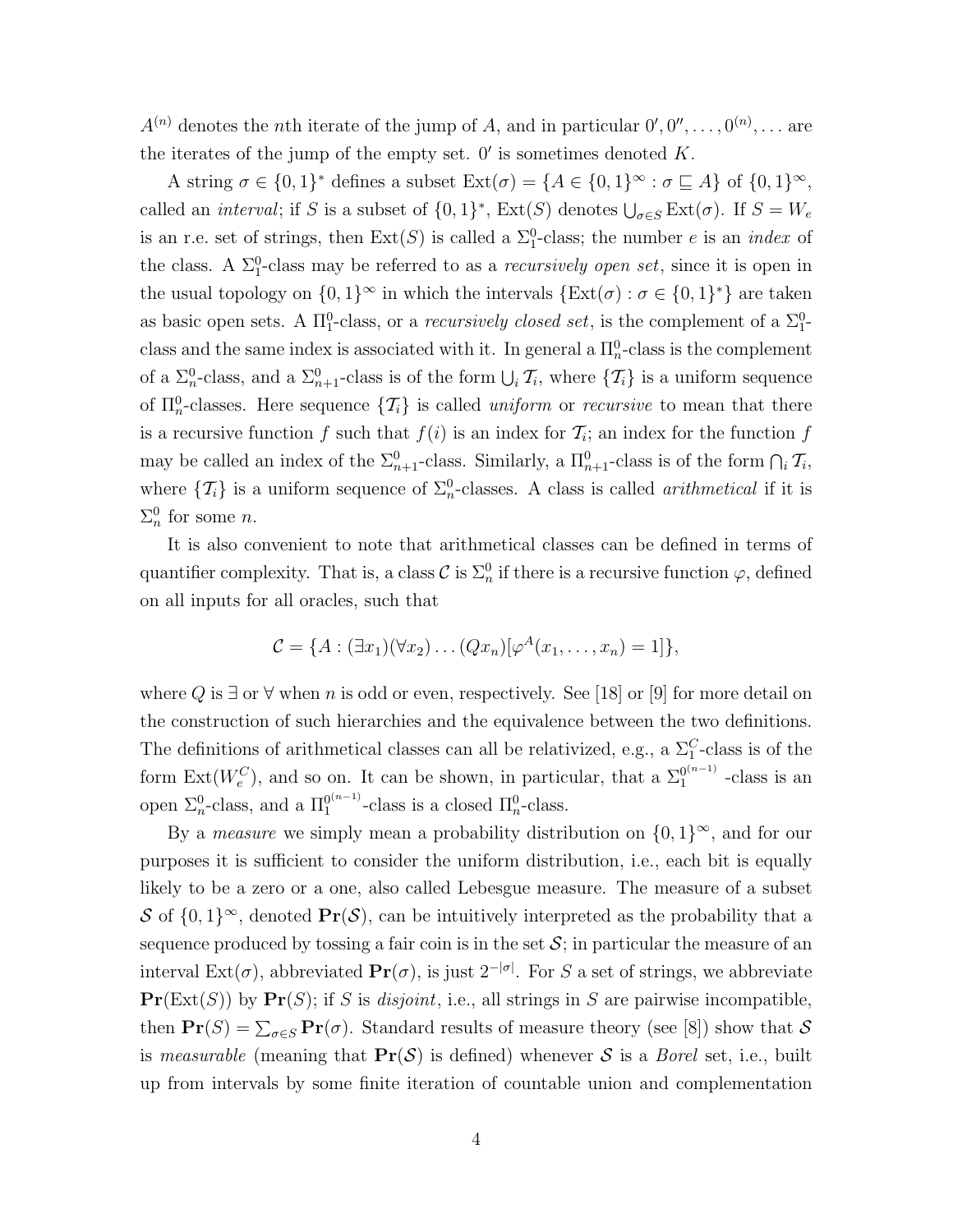operations; in particular arithmetical classes are Borel sets. A class with measure zero is called a *nullset*. The classical zero-one law (see [17]) states that any measurable class which is closed under finite variation must have measure zero or measure one.

We will need the following more or less standard result of constructive measure theory. A proof (it is a fairly straightforward induction) can be found in [10].

**Lemma 2.1** There is a recursive procedure which, given the index of a  $\Sigma_n^0$ -class S and a rational  $\epsilon > 0$ , produces the index of a set U of strings such that U is r.e. *relative to*  $0^{(n-1)}$ ,  $S \subseteq \mathcal{U} = \text{Ext}(U)$ , and  $\text{Pr}(\mathcal{U}) - \text{Pr}(\mathcal{S}) \leq \epsilon$ .

Lemma 2.1 is a constructive analog of the fact that any measurable set of real numbers can be approximated from above by an *open* set. (Note that  $\mathcal{U}$  is actually a  $\Sigma_1^{0^{(n-1)}}$  $_1^{\frac{0(n-1)}{n}-class.}$ 

The definition of algorithmic randomness below was originally given by Martin-Löf  $[15]$  and generalized by Kurtz  $[11]$ . (It is shown in  $[10]$  that the definition of  $n$ -randomness below is equivalent to that originally given in [11].) The definition is quite robust, and equivalent definitions have been given by Levin [13], Schnorr [19], Chaitin [6, 7], and Solovay [21]. See [14] for additional motivation and discussion; see [10] for an investigation of the recursion-theoretic properties of the definition.

**Definition 2.2** Let  $C \in \{0,1\}^{\infty}$ . A constructive null cover or Martin-Löf test relative to C is a uniform sequence  $\{S_i\}$  of sets of strings, where each  $S_i$  is r.e. relative to C and  $Pr(S_i) \leq 2^{-i}$ . A sequence  $A \in \{0, 1\}^{\infty}$  is 1-random, or algorithmically random, relative to C if for every constructive null cover  $\{S_i\}$  relative to C,  $A \notin \bigcap_i \text{Ext}(S_i)$ . In particular if A is 1-random relative to  $0^{(n-1)}$ , we say A is n-random.

There is nothing special about the number  $2^{-i}$  in the definition above; we will find it convenient to use  $r^{-i}$  for  $0 < r < 1$ , and indeed Solovay [21] has shown that any summable sequence may be substituted for  $\{2^{-i}\}.$ 

Martin-Löf  $[15]$  proved the existence of a *universal test*, that is, a constructive null cover  $\{U_i\}$  such that for any constructive null cover  $\{S_i\}$ ,  $\bigcap_i \text{Ext}(S_i)$  is contained in  $\bigcap_i \text{Ext}(U_i)$ ; thus the complement of  $\bigcap_i \text{Ext}(U_i)$  is precisely the class of 1-random sequences. By relativizing his proof to  $0^{(n-1)}$  we obtain a universal  $\Sigma_n^0$  test for *n*random sequences.

We will also need to refer to the following simple result, proved in [10, 11].

**Lemma 2.3** Every  $\Pi_n^0$ -nullset is contained in a constructive null cover relative to  $0^{(n-1)}$ .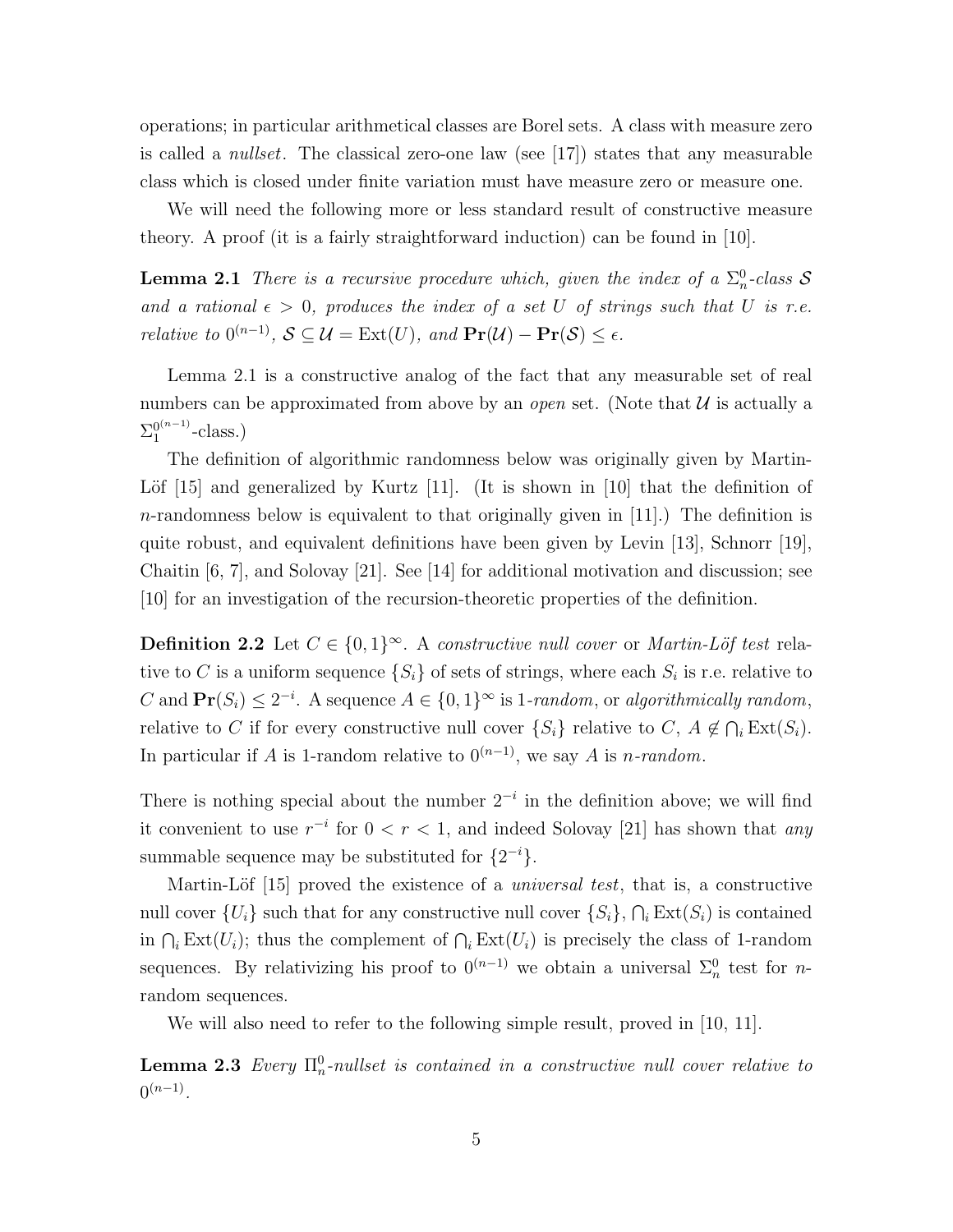### 3 Main Result

Our main result will be a consequence of the following.

**Lemma 3.1** Let  $A, C \in \{0, 1\}^{\infty}$  and let U be a  $\Sigma_1^C$ -class with  $A \in \mathcal{U}$  and  $\Pr(\mathcal{U})$  <  $r < 1$ . Suppose that for every  $B \in \{0,1\}^{\infty}$  such that  $A \triangle B$  is finite,  $B \in \mathcal{U}$ . Then A is contained in a constructive null cover relative to C.

*Proof.* Let U be a set of strings r.e. relative to C for which  $\mathcal{U} = \text{Ext}(U)$ . We describe a uniform procedure, relative to C, for enumerating sets of strings  $S_0 =$  $U, S_1, S_2, \ldots$  so that  $\{S_i\}$  is a constructive null cover of A relative to C. Intuitively the idea is as follows: suppose a string  $\sigma$  is enumerated in U; let  $k = |\sigma|$ . We know that for every string  $\sigma'$  of length k, the sequence  $\sigma' A[k..\infty]$  is in U, so there is some string compatible with  $\sigma' A[k..\infty]$  enumerated in U. In some cases U may contain a prefix  $\rho$  of  $\sigma'$ , but this can only occur for less than a fraction r of the strings  $\sigma'$  of length k since the measure of U is strictly less than r. Thus for all other strings  $\sigma'$  of length k, U must contain an extension of  $\sigma'$  of the form  $\sigma' \tau \sqsubseteq \sigma' A[k..\infty]$ . The idea is to use the fact that  $\tau \subseteq A[k..\infty]$  to approximate A. For example, to enumerate  $S_1$ , for each  $\sigma$  enumerated into U we continue to watch the enumeration of U and wait until a string  $\tau$  can be identified such that for *every*  $\sigma'$  with  $|\sigma'| = |\sigma|$  there is some initial segment of  $\sigma'$  enumerated in U; then  $\sigma\tau$  is enumerated in  $S_1$ . It turns out that the measure of  $S_1$  is at most r times the measure of U. To construct  $S_2, S_3, \ldots$ we iterate the procedure.

Formally, define  $S_0 = U$  and

$$
S_{i+1} = \left\{ \sigma \tau : \begin{array}{l} \sigma \in S_i \text{ and for every } \sigma' \text{ with } |\sigma'| = |\sigma|, \\ \text{there is some } \rho \in U \text{ with } \rho \sqsubseteq \sigma' \tau. \end{array} \right\}
$$

We first show that  $Pr(S_i) < r^i$ . Certainly  $Pr(S_0) < 1$ , so it will suffice to show that  $\mathbf{Pr}(S_{i+1}) < r \mathbf{Pr}(S_i)$  for all i. Let  $i \geq 0$  and fix  $\sigma \in S_i$ . Then

$$
\begin{array}{rcl} \mathbf{Pr}\{\tau : \sigma\tau \in S_{i+1}\} & = & \mathbf{Pr}\{\sigma'\tau : |\sigma'| = |\sigma| \text{ and } \sigma\tau \in S_{i+1}\} \\ & \leq & \mathbf{Pr}\{\sigma'\tau : |\sigma'| = |\sigma| \text{ and for some } \rho \in U, \, \rho \sqsubseteq \sigma'\tau\} \\ & \leq & \mathbf{Pr}(\mathcal{U}) \\ & < & r. \end{array}
$$

Thus for each  $\sigma \in S_i$ ,  $\Pr{\sigma \tau : \sigma \tau \in S_{i+1}}$  <  $r\Pr(\sigma)$ , so taking the union over  $\sigma \in S_i$ it follows that  $\mathbf{Pr}(S_{i+1}) < r \mathbf{Pr}(S_i)$ .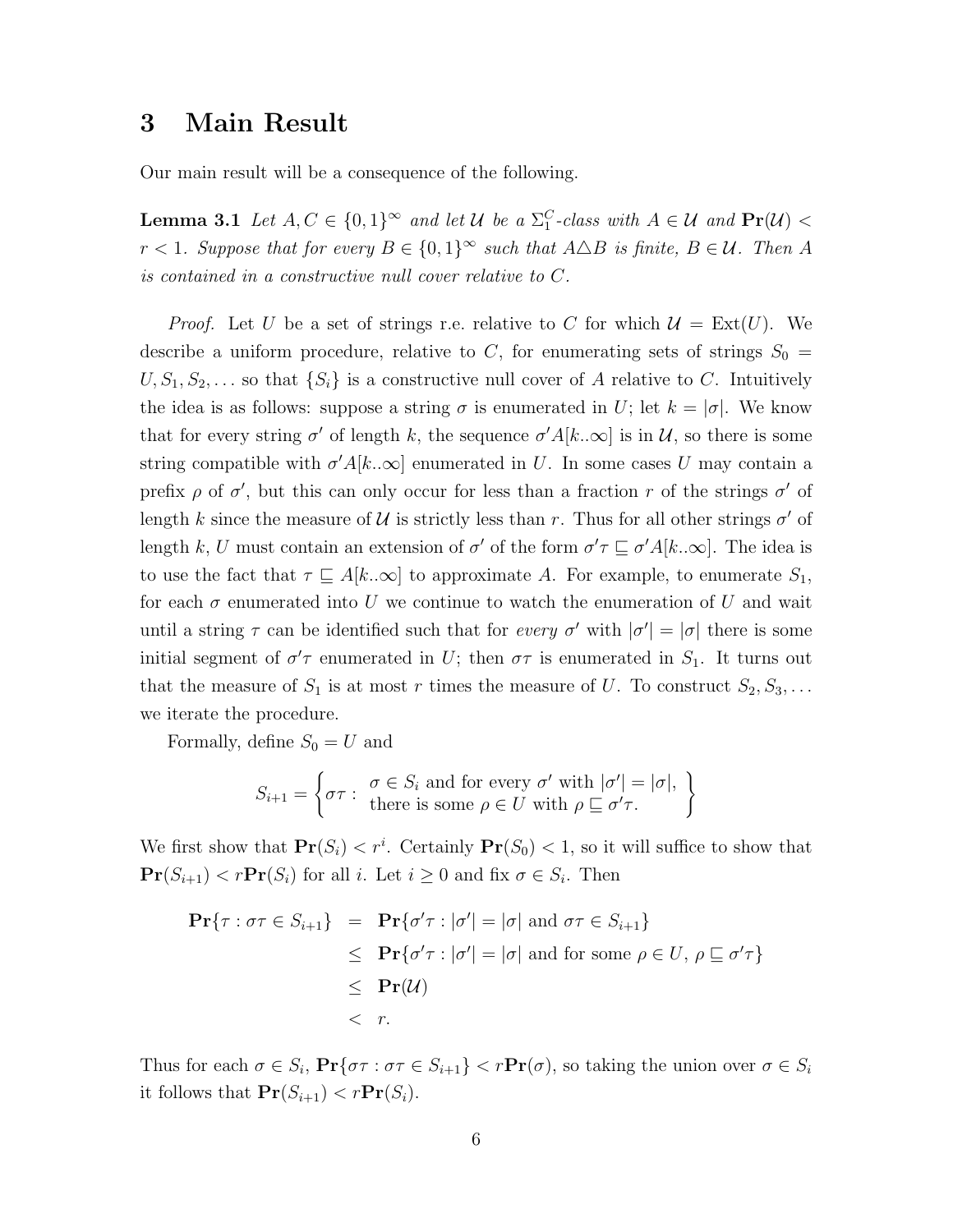Next we show that for all  $i, A \in \text{Ext}(S_i)$ . Clearly  $A \in \text{Ext}(S_0) = \mathcal{U}$ . Suppose for an induction that  $A \in \text{Ext}(S_i)$ ; then there is some  $\sigma \in S_i$  with  $\sigma \subseteq A$ . Let  $k = |\sigma|$ . For each string  $\sigma'$  with  $|\sigma'| = k$ , since  $\sigma' A[k..\infty] \in \mathcal{U}$ , there is some string  $\rho \in U$  with  $\rho \sqsubseteq \sigma' A[k..\infty]$ ; let  $\rho_{\sigma'}$  be the shortest such string. Let  $\rho$  be a string in the set  $\{\rho_{\sigma'}: |\sigma'| = k\}$  of maximal length; note  $|\rho| > k$ , since otherwise we would have  $\Pr(\mathcal{U}) = 1$ . We have  $\rho = \sigma' \tau$  for some  $\tau$  with  $\sigma \tau \subseteq A$ . By construction,  $\sigma \tau$  is enumerated in  $S_{i+1}$ .  $\Box$ 

**Theorem 3.2** Let  $n \geq 1$ , and let S be a  $\sum_{n=1}^0$  or  $\prod_{n=1}^0$ -class which is closed under finite variation. Then  $S$  either contains all n-random sequences or no n-random sequences.

*Proof.* Assume that S is a  $\Sigma_{n+1}^0$ -class; the other case is obtained by considering the complement of S. Then  $S = \bigcup_i T_i$ , where the  $T_i$  are  $\Pi_n^0$ -classes. If S has measure zero, then each  $\mathcal{T}_i$  has measure zero, so it is sufficient to note that by Lemma 2.3, none of the classes  $\mathcal{T}_i$  can contain an *n*-random sequence. Suppose on the other hand that  $\Pr(S) > 0$ ; then for some natural number J the class  $\mathcal{T} = \bigcup_{i=0}^{J}$  has measure greater than 0 also. T is still a  $\Pi_n^0$ -class, so its complement  $\mathcal{T}^c$  is a  $\Sigma_n^0$ -class with measure strictly less than 1. By Lemma 2.1, there is an open  $\Sigma_1^{0^{(n-1)}}$  $1^{\binom{0^{(n-1)}}{1}}$ -class U containing  $\mathcal{T}^c$ whose measure is also strictly less than 1. It then follows from Lemma 3.1 that given any n-random sequence A, there must be some B such that  $A\Delta B$  is finite and such that B is not in U, i.e.,  $B \in \mathcal{T} \subseteq \mathcal{S}$ . Since S is closed under finite variation,  $A \in \mathcal{S}$ also.  $\Box$ 

#### 4 Remarks

Theorem 3.2 is optimal in the sense that the class of random sequences to which it applies cannot be enlarged. If  $\mathcal R$  is any class properly containing the *n*-random sequences, then  $\mathcal R$  must contain some element A in the universal  $\Sigma_n^0$  test, which is a  $\Pi_{n+1}^0$ -nullset; its complement is thus a  $\Sigma_{n+1}^0$ -class, closed under finite variation, which fails to contain every member of  $\mathcal{R}$ .

Theorem 3.2 shows that any  $\Pi_{n+1}^0$ -nullset which is closed under finite variation cannot contain an n-random sequence; on the other hand, if a sequence A avoids every  $\Pi_{n+1}^0$ -nullset which is closed under finite variation, then in particular A avoids the universal  $\Sigma_n^0$  test (which is, of course, closed under finite variation). Thus we have another characterization of  $n$ -randomness: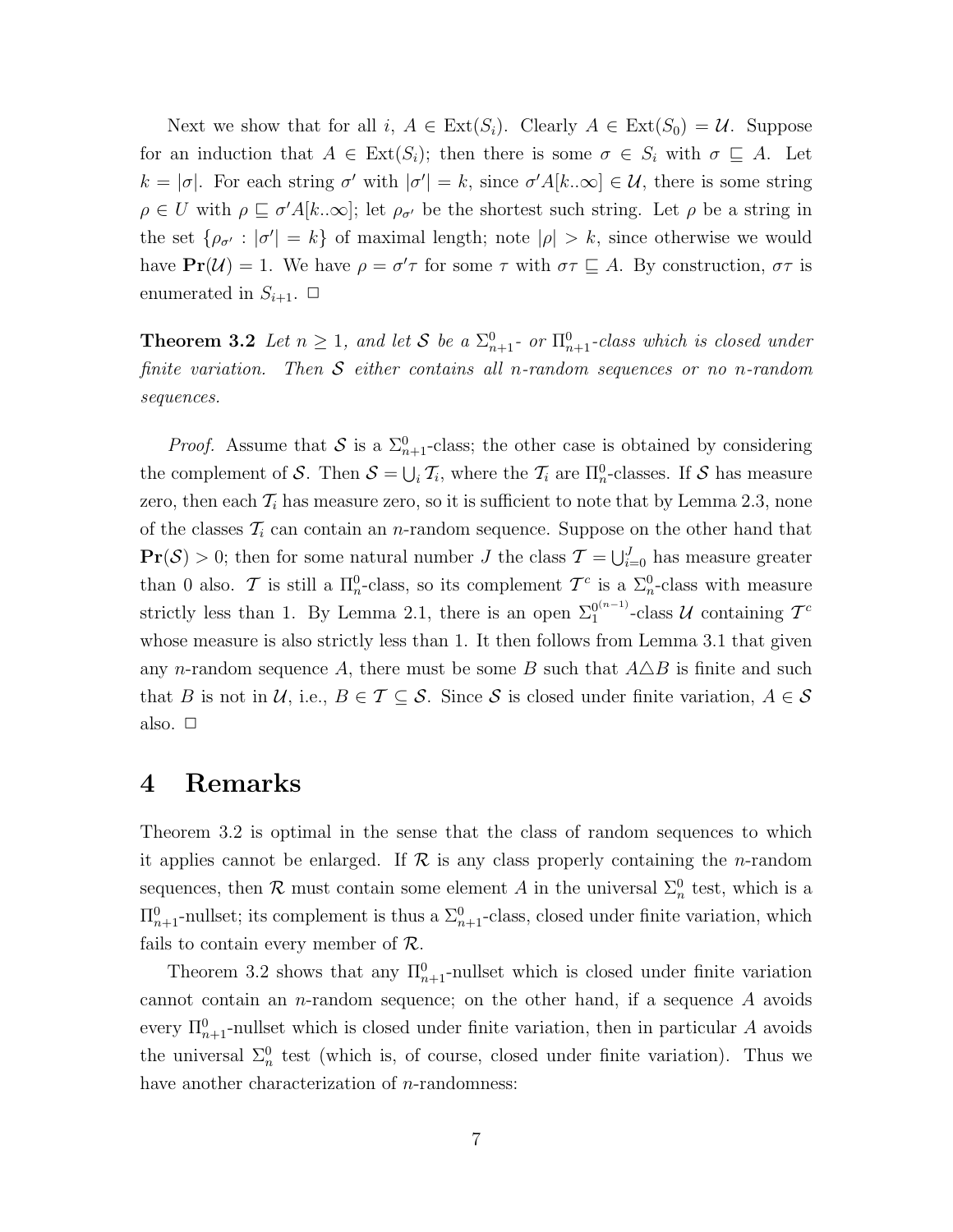**Corollary 4.1** Let  $A \in \{0,1\}^{\infty}$  and  $n \geq 1$ . Then A is n-random if and only if A avoids every  $\Pi_{n+1}^0$ -nullset which is closed under finite variation.

Note that the usual definition of  $n$ -randomness is also of the form "A avoids every  $\Pi_{n+1}^0$ -nullset of a special type," namely, A avoids the constructive null covers (relative to  $0^{(n-1)}$ ). It is interesting to note that there is a "universal" version of the corollary above, i.e., the union of all  $\Pi_{n+1}^0$ -nullsets which are closed under finite variation is again a  $\Pi_{n+1}^0$ -nullset, since it is precisely the universal  $\Sigma_n^0$  test. The discussion also suggests the following definition, first appearing in [11]:  $A \in \{0,1\}^{\infty}$  is said to be weakly  $(n+1)$ -random if A avoids every  $\Pi_{n+1}^0$ -nullset. Evidently every weakly  $(n+1)$ random sequence is *n*-random; it is shown in  $[11, 10]$  that the converse does not hold.

Lemma 3.1 can also be interpreted in the following way.

- **Corollary 4.2** (i) Suppose that S is a  $\Sigma_n^0$  or  $\Pi_{n+1}^0$ -class containing an n-random sequence A along with each B for which  $A\Delta B$  is finite. Then S contains every n-random sequence.
- (ii) Let S be any  $\Sigma_{n+1}^0$  or  $\Pi_n^0$ -class with positive measure. Then for every n-random sequence A, there is a sequence  $B \in \mathcal{S}$  such that  $A \triangle B$  is finite.

*Proof.* (i) Let S be a  $\Sigma_n^0$ -class. If  $\Pr(S) < r$ , there is a  $\Sigma_1^{0^{(n-1)}}$  $_1^{\frac{0^{(n-1)}}{n}}$ -class U containing S with  $Pr(\mathcal{U}) < r$ , implying by 3.1 that A is not n-random; hence  $Pr(\mathcal{S}) \ge r$  for every  $r < 1$ , i.e.,  $\Pr(\mathcal{S}) = 1$ . Then U contains every *n*-random sequence by Lemma 2.3. The same applies to a  $\Pi_{n+1}^0$ -class, since it can be expressed as an intersection of  $\Sigma_n^0$ -classes. For (ii) apply (i) to the complement of  $S$ .  $\Box$ 

The above corollary shows that in the zero-one law it is not always strictly necessary to assume that the class  $S$  is closed under finite variation, only that it contains all finite variates of *some* n-random A. Note that (i) does not hold for  $S$  a  $\Sigma_{n+1}^0$ -class, since there exists an *n*-random sequence A which is not weakly  $(n + 1)$ -random, and hence there is a  $\Pi_{n+1}^0$ -nullset containing A. One consequence of (ii) is that in any  $\Pi_{n}^{0}$  or  $\Sigma_{n+1}^{0}$ -class with positive measure, there is some representative of every Turing degree (or *m*-degree) containing an *n*-random sequence; this fact was observed by A. Kučera [12] using a property similar to (ii).

#### References

[1] K. Ambos-Spies. Randomness, relativizations, and polynomial reducibilities, pages 23–34. Volume 223 of Springer Lecture Notes in Computer Science,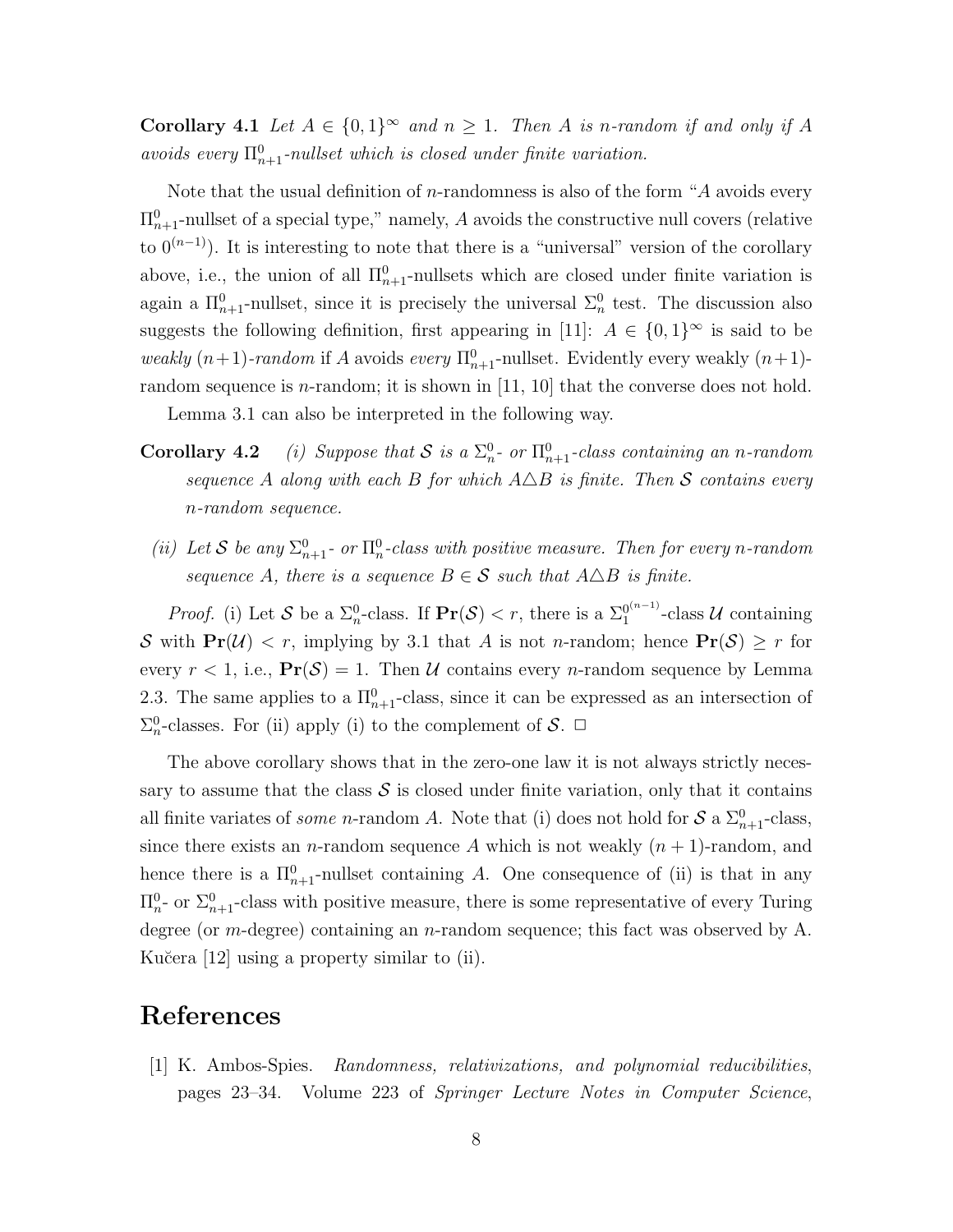Springer-Verlag, 1986. Proceedings of the 1st Conference on Structure in Complexity Theory.

- [2] C. Bennett and J. Gill. Relative to a random oracle,  $P^A \neq NP^A \neq$  co- $NP^A$ . SIAM Journal on Computing, 10:96–113, 1981.
- [3] R. Book. On languages reducible to algorithmically random languages. To appear.
- [4] R. Book, J. Lutz, and K. Wagner. An observation on probability versus randomness with applications to complexity classes. Math. Systems Theory, 27:201–209, 1994.
- [5] R. V. Book and E. Mayordomo. On the robustness of ALMOST-R. Theoretical Informatics and Applications (formerly RAIRO Informatique Théorique), 30:123–133, 1996.
- [6] G.J. Chaitin. Algorithmic Information Theory. Cambridge University Press, 1987.
- [7] G.J. Chaitin. Incompleteness theorems for random reals. Advances in Applied Mathematics, 8:119–146, 1987.
- [8] W. Feller. An Introduction to Probability Theory and its Applications. Volume 2, John Wiley and Sons, Inc., 1971.
- [9] P. Hinman. Recursion-Theoretic Hierarchies. Springer-Verlag, 1978.
- [10] S. M. Kautz. Degrees of Random Sets. PhD thesis, Cornell University, 1991.
- [11] S. Kurtz. Randomness and Genericity in the Degrees of Unsolvability. PhD thesis, University of Illinois at Urbana-Champaign, 1981.
- [12] A. Kučera. *Measure*,  $\Pi_1^0$ -classes, and *Complete Extensions of PA*, pages 245–259. Volume 1141 of Springer Lecture Notes in Mathematics, Springer-Verlag, 1985.
- [13] L.A. Levin. On the notion of a random sequence. Soviet Math. Dokl., 14:1413– 1416, 1973.
- [14] M. Li and P. Vitányi. An Introduction to Kolmogorov Complexity and Its Applications. Springer-Verlag, 1993.